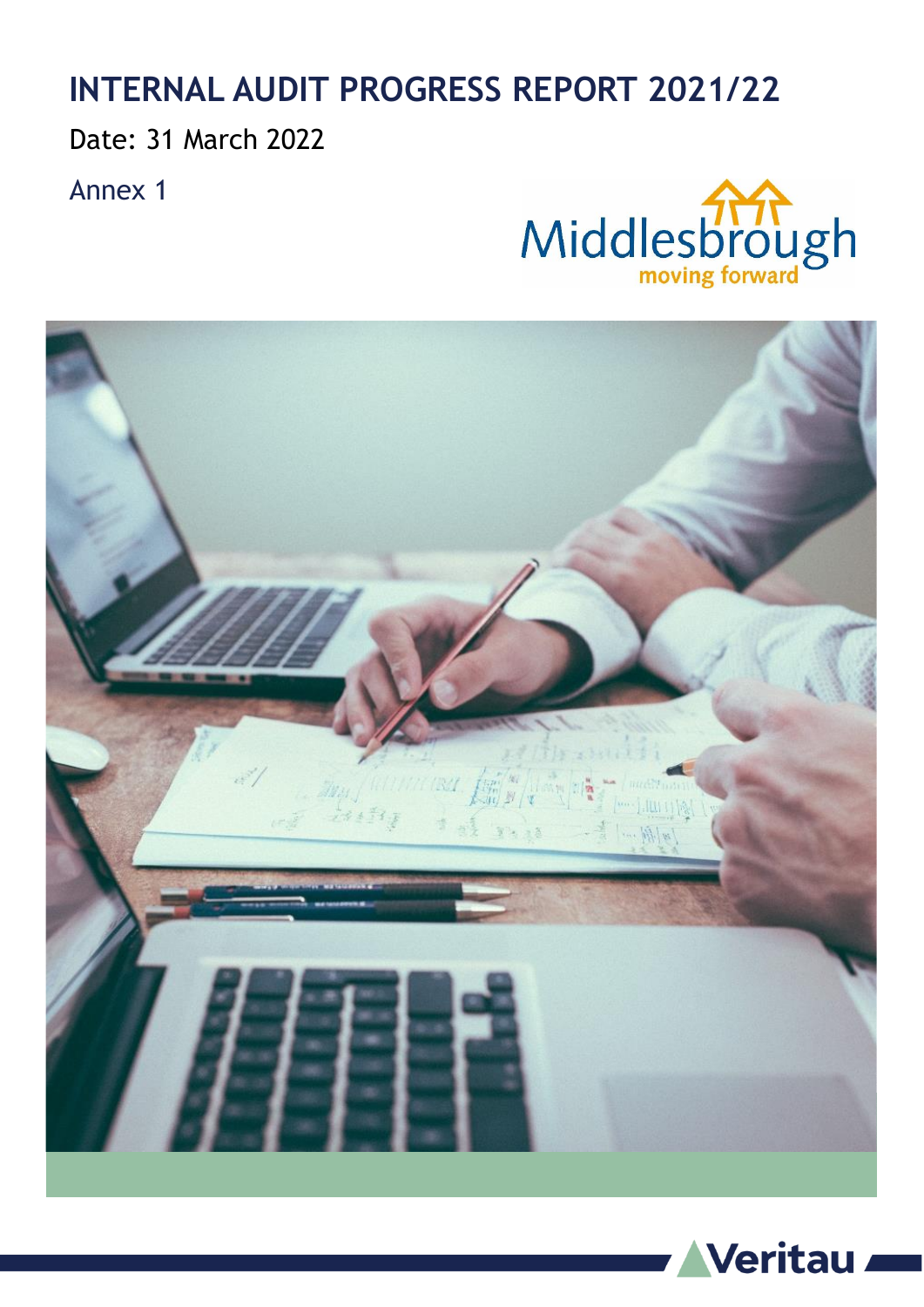# **BACKGROUND**

- 1 Internal audit provides independent and objective assurance and advice about the Council's operations. It helps the organisation to achieve overall objectives by bringing a systematic, disciplined approach to the evaluation and improvement of the effectiveness of risk management, control and governance processes.
- 2 The work of internal audit is governed by the Accounts and Audit Regulations 2015 and relevant professional standards. These include the Public Sector Internal Audit Standards (PSIAS), CIPFA guidance on the application of those standards in Local Government and the CIPFA Statement on the role of the Head of Internal Audit.
- 3 The internal audit work programme was agreed by this committee in March 2021. The number of agreed days is 555 and the plan is flexible in nature. Work is being kept under review to ensure that audit resources are deployed to the areas of greatest risk and importance to the Council.
- 4 The purpose of this report is to update the committee on internal audit activity up to 15 March 2022.

# **INTERNAL AUDIT PROGRESS**

- 5 Work is underway on a number of audits. This includes new audits in relation to purchasing cards and asset management in schools, and ICT change management. Planning is underway on a number of other audits including main accounting systems and the governance of the money received through the Future High Street Fund.
- 6 We have been carrying out fact-finding work on a number of allegations made by former Executive members and the majority of this is now at draft report stage. In addition, work has been ongoing to finalise the audit of project management of Boho X. This work has now been concluded and the report will be finalised once actions are agreed with management.
- 7 A number of ongoing audits are in the fieldwork stage including supplier relief, burial grounds and asset maintenance. These are expected to reach draft report stage in the next few weeks.
- 8 In addition, we have continued to review quarterly Supporting Families claims, and reviewed Covid grant schemes including the Culture Recovery Grant. A summary of internal audit work currently underway as well as work finalised in the year to date is included in appendix 1.
- 9 The work programme showing current priorities for internal audit work is included at appendix 2. Indicative timescales for when final reports will be produced are included for some audits, although these are subject to change as we continue to assess work priorities.
- 10 As a result of the additional unplanned work highlighted at paragraph 6, a number of audits planned for 2021/22 will now either be completed in

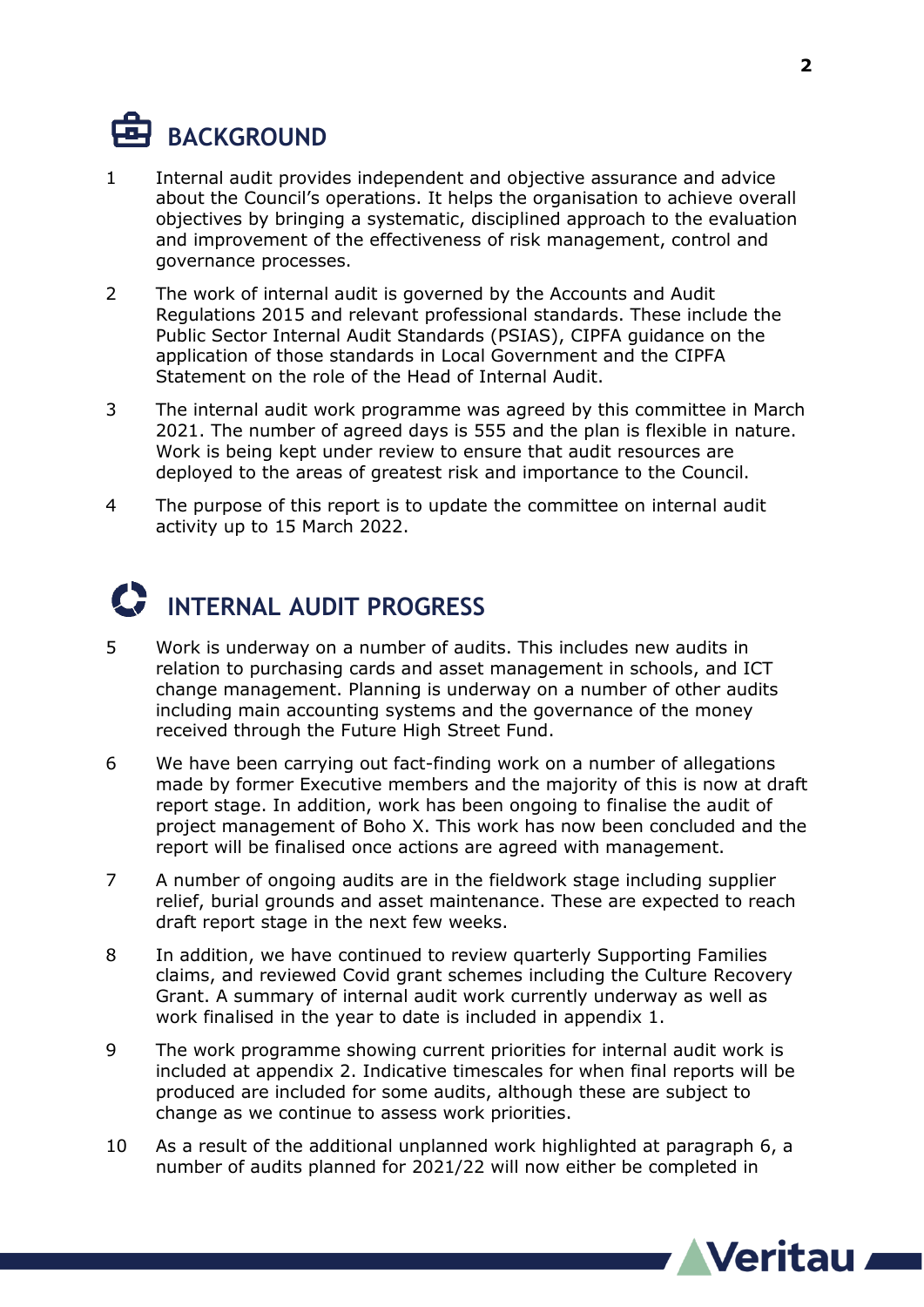2022/23 or have been deferred and will be considered for inclusion in the 2022/23 work programme.

- 11 As we have reached the end of the financial year, we are currently assessing all of the audits classed as do next and do later, to decide which will be completed as part of the current year's work and which will be included as a priority for audit in 2022/23.
- 12 Appendix 3 lists our current definitions for action priorities and overall assurance levels.

## **FOLLOW-UP OF AGREED ACTIONS**

13 All actions agreed with services as a result of internal audit work are followed up to ensure that underlying control weaknesses are addressed. A summary of the current status is at appendix 4.

**3**

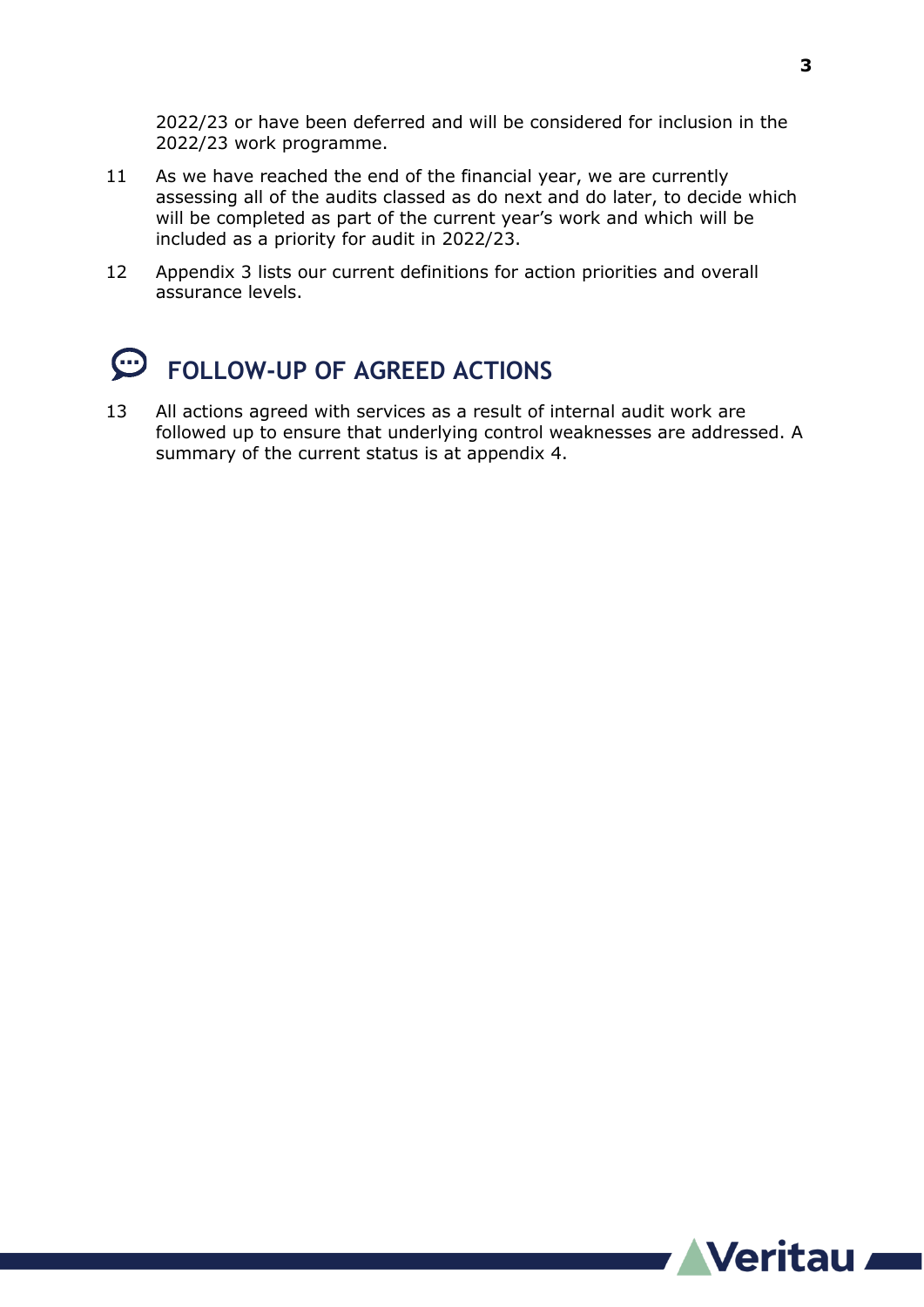## **APPENDIX 1: 2021/22 INTERNAL AUDIT WORK**

#### **Audits in progress**

| <b>Audit</b>                                                    | <b>Status</b>    |
|-----------------------------------------------------------------|------------------|
| Supplier relief                                                 | In progress      |
| Asset maintenance                                               | In progress      |
| Teesside Pension Fund - Overpayments                            | In progress      |
| Burial grounds                                                  | In progress      |
| Adult social care payments                                      | In progress      |
| Procurement                                                     | In progress      |
| <b>Debtors</b>                                                  | In progress      |
| Schools themed audit $-$ purchasing cards & asset<br>management | In progress      |
| ICT change management                                           | In progress      |
| Future High Street Fund governance                              | In progress      |
| Benefits - overpayments                                         | Planning started |
| Senior management reviews                                       | Planning started |
| Children's commissioning & contract management                  | Planning started |
| Teesside Pension Fund - Investments                             | Planning started |
| Main Accounting                                                 | Planning started |

### **Draft reports issued**

| <b>Audit</b>                | Date issued    |
|-----------------------------|----------------|
| Project management - Boho X | 13th July 2021 |

#### **Final reports issued**

| <b>Audit</b>                              | <b>Reported to</b><br><b>Committee</b> | <b>Opinion</b>               |
|-------------------------------------------|----------------------------------------|------------------------------|
| Use of CCTV                               | September 2021                         | <b>Limited Assurance</b>     |
| Officer and member decision<br>making     | September 2021                         | Reasonable Assurance         |
| Schools themed audit - pupil<br>premium   | September 2021                         | Reasonable Assurance         |
| Teesside Pension Fund -<br>investments    | September 2021                         | <b>Substantial Assurance</b> |
| Teesside Pension Fund -<br>administration | September 2021                         | <b>Substantial Assurance</b> |
| Governance arrangements                   | September 2021                         | <b>Substantial Assurance</b> |
| Main accounting system                    | September 2021                         | Reasonable Assurance         |
| Cyber security awareness                  | September 2021                         | Substantial Assurance        |



**4**

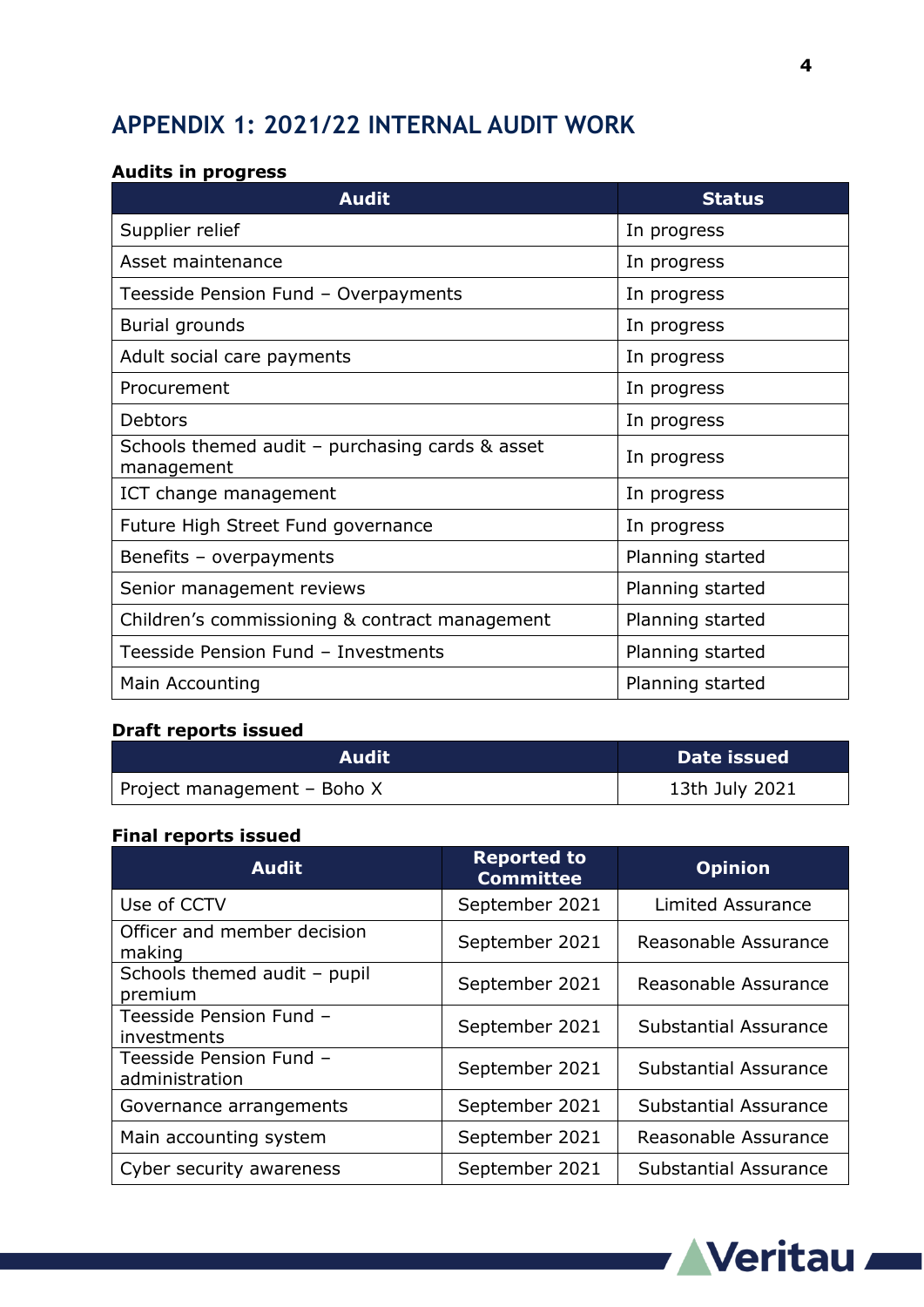| Social Care and emergency<br>payments                     | December 2021 | <b>Substantial Assurance</b> |
|-----------------------------------------------------------|---------------|------------------------------|
| <b>Council Tax and NNDR</b>                               | December 2021 | <b>Substantial Assurance</b> |
| <b>Council Tax Support and Housing</b><br><b>Benefits</b> | December 2021 | Reasonable Assurance         |
| Youth Employment Initiative                               | December 2021 | <b>Substantial Assurance</b> |

#### **Other work undertaken in 2021/22**

Internal audit work has been undertaken in a range of other areas during the year, including those listed below.

- A review of grant claims including the Bus Service Operators Grant, Tees Valley Combined Authority grants and claims relating to Scambusters
- A review of returns completed by the Council for the Supporting Families scheme
- A review of Covid grant schemes including for the Culture Recovery Grant
- A review of a number of trust funds administered by the Council
- Fact-finding work relating to allegations made by former Executive members

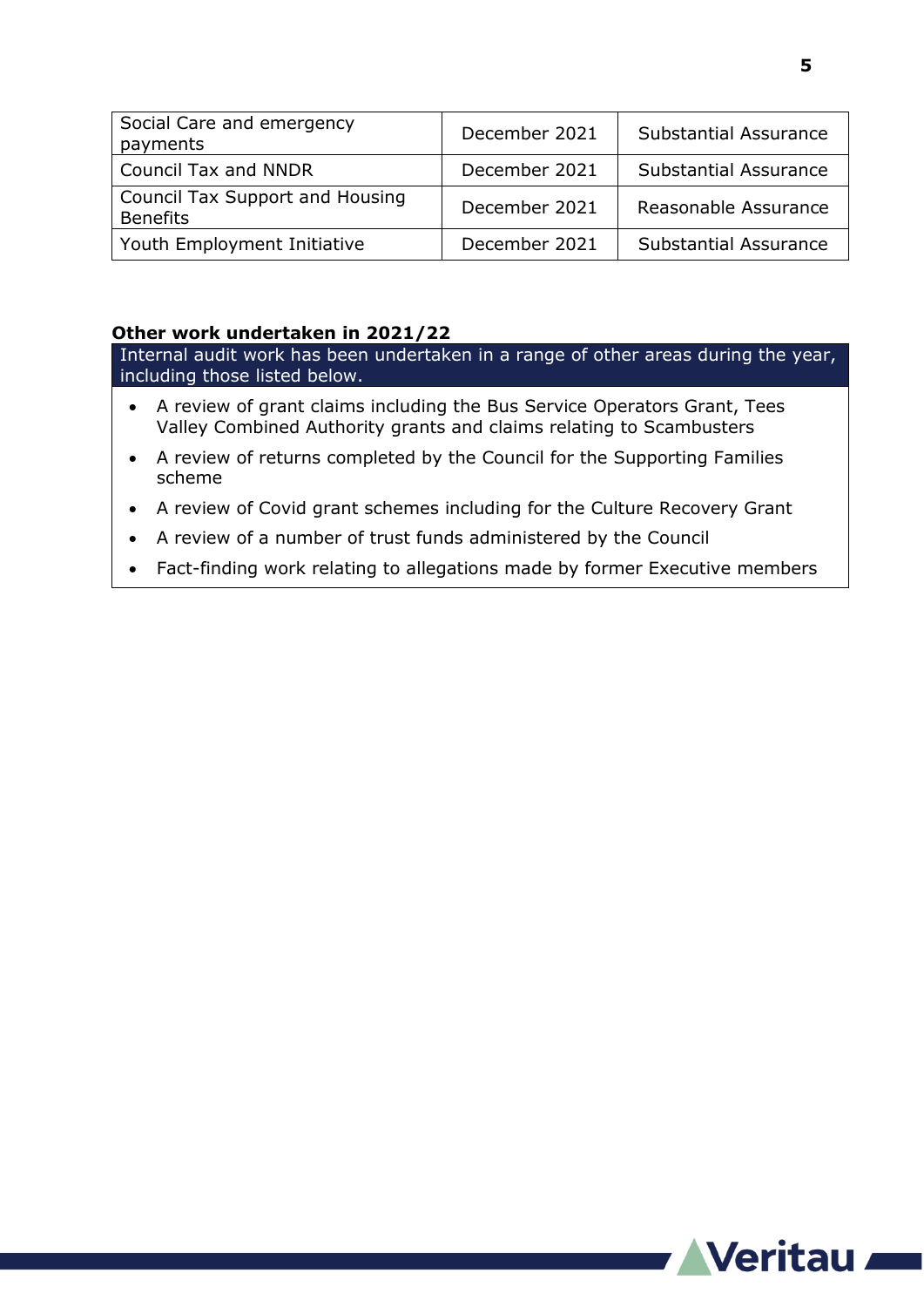## **APPENDIX 2: CURRENT PRIORITIES FOR INTERNAL AUDIT WORK**

| <b>Expected start</b><br><b>Expected finish</b><br>priority | Rationale for inclusion / change in                                                          | <b>Audit / Activity</b>                 |
|-------------------------------------------------------------|----------------------------------------------------------------------------------------------|-----------------------------------------|
|                                                             |                                                                                              | <b>Corporate &amp; cross</b><br>cutting |
|                                                             |                                                                                              | Category 1 (do now)                     |
| March 2022<br>2022/23                                       | Raised by the CAAC as an issue for<br>review.                                                | Senior management reviews               |
| November 2021<br>2022/23                                    | Significant priority for the Council.                                                        | Supplier relief                         |
| January 2022<br>2022/23                                     | A review of the use of local suppliers is<br>underway to ensure internal targets are<br>met. | Procurement                             |
| February 2022<br>2022/23                                    | New, significant funding stream for the<br>Council.                                          | Future High Streets Fund<br>governance  |
|                                                             |                                                                                              | Category 2 (do next)                    |
| <b>March 2022</b><br>2022/23                                | Significant risk for the Council from a<br>health and safety perspective.                    | Home working                            |
|                                                             |                                                                                              | Category 3 (do later)                   |
|                                                             |                                                                                              |                                         |
|                                                             |                                                                                              |                                         |

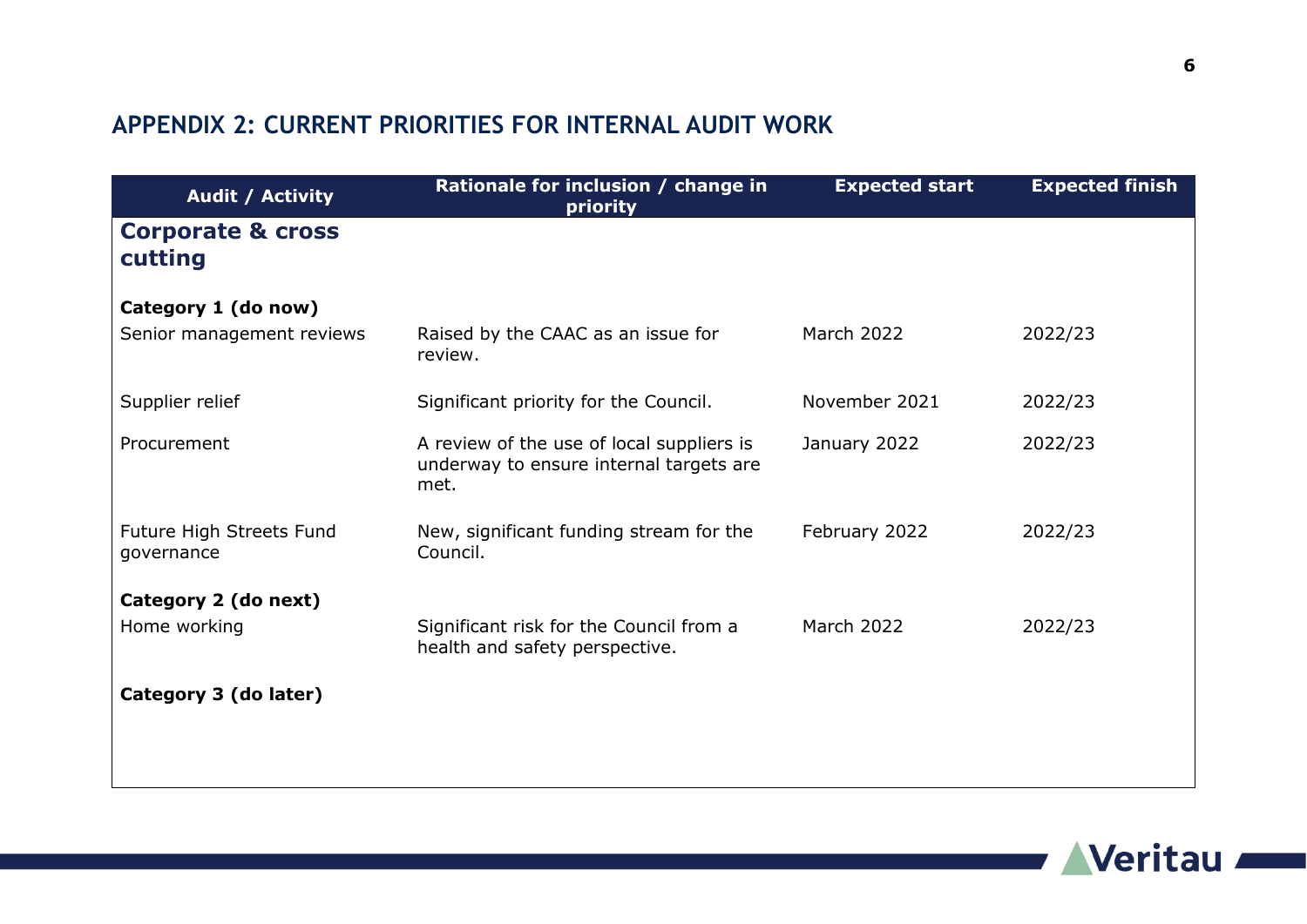| <b>Audit / Activity</b>                                                                                                | Rationale for inclusion / change in<br>priority                                                                                                         | <b>Expected start</b> | <b>Expected finish</b> |
|------------------------------------------------------------------------------------------------------------------------|---------------------------------------------------------------------------------------------------------------------------------------------------------|-----------------------|------------------------|
| <b>Purchasing Cards</b>                                                                                                | This is now considered lower priority<br>compared to other work; Veritau's counter<br>fraud team is also carrying out some work<br>on purchasing cards. |                       |                        |
| Financial planning and resilience                                                                                      |                                                                                                                                                         |                       |                        |
| Strategic planning                                                                                                     |                                                                                                                                                         |                       |                        |
| Risk management and<br>emergency planning<br>Performance management and<br>data quality<br>Budgeting and savings plans |                                                                                                                                                         |                       |                        |
| Corporate governance                                                                                                   |                                                                                                                                                         |                       |                        |
| Partnerships                                                                                                           |                                                                                                                                                         |                       |                        |
| Training & Development                                                                                                 |                                                                                                                                                         |                       |                        |
| <b>Investment Strategy</b>                                                                                             |                                                                                                                                                         |                       |                        |
| Information governance and<br>data protection<br>Environment, climate change<br>and waste<br>Health and safety         |                                                                                                                                                         |                       |                        |
| <b>Financial / corporate</b>                                                                                           |                                                                                                                                                         |                       |                        |
| <b>systems</b>                                                                                                         |                                                                                                                                                         |                       |                        |
| Category 1 (do now)                                                                                                    |                                                                                                                                                         |                       |                        |
| <b>Debtors</b>                                                                                                         | Debtors is a fundamental financial system. January 2022<br>The work will include using data analysis<br>techniques.                                     |                       | 2022/23                |

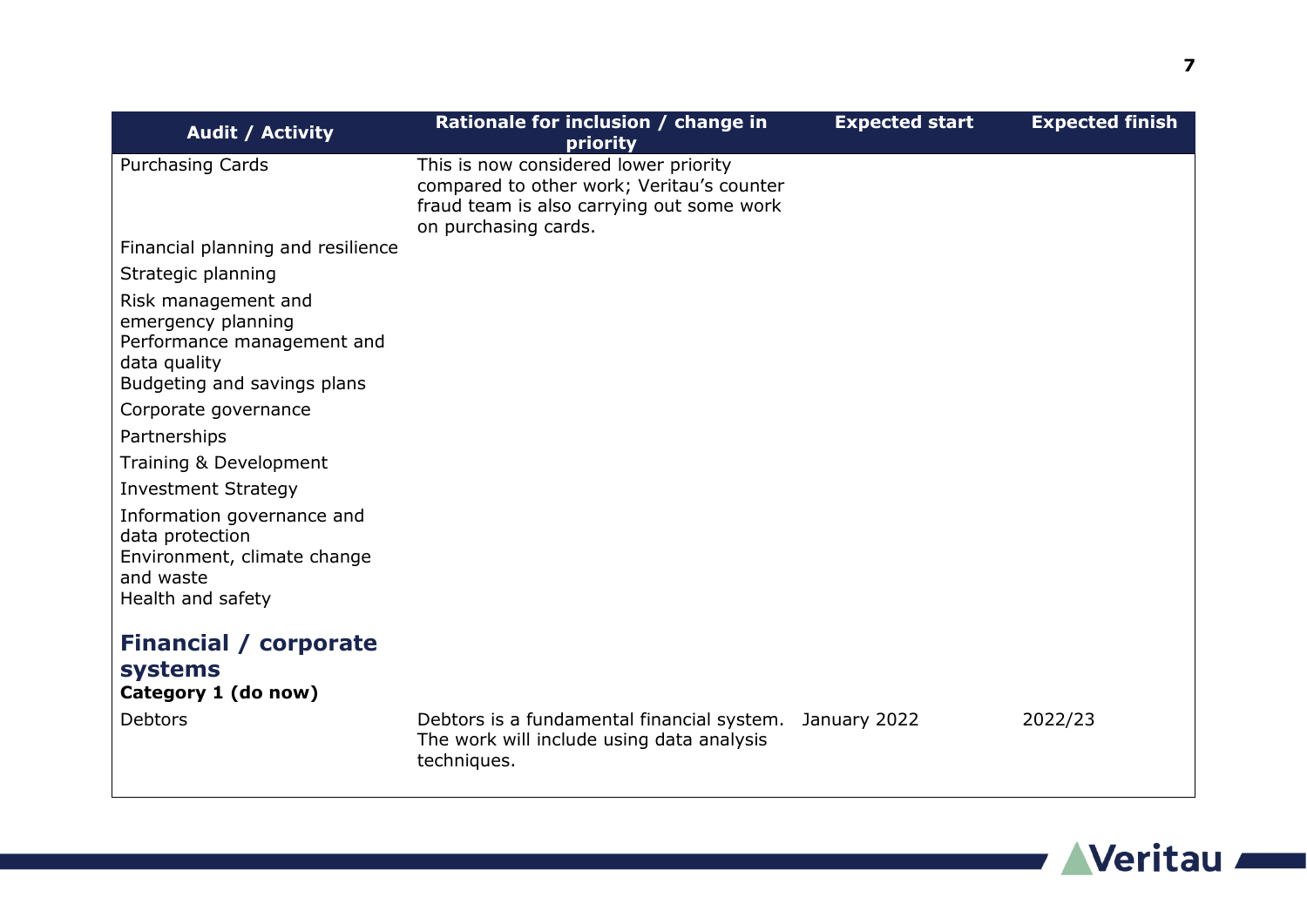| <b>Audit / Activity</b>                                                                                     | Rationale for inclusion / change in<br>priority                                                      | <b>Expected start</b> | <b>Expected finish</b> |
|-------------------------------------------------------------------------------------------------------------|------------------------------------------------------------------------------------------------------|-----------------------|------------------------|
| Teesside Pension Fund -<br>Overpayments                                                                     | A review of key areas not included in<br>previous audits including overpayments.                     | <b>March 2022</b>     | 2022/23                |
| Benefits - overpayments                                                                                     | Benefits is a fundamental financial system<br>and overpayments a significant risk area<br>within it. | March 2022            | 2022/23                |
| Main accounting                                                                                             | Key financial system.                                                                                | <b>March 2022</b>     | 2022/23                |
| Teesside Pension Fund -<br>Investments                                                                      | Key financial system.                                                                                | March 2022            | 2022/23                |
| Category 2 (do next)                                                                                        |                                                                                                      |                       |                        |
| <b>Council Tax/NNDR</b>                                                                                     | Key financial system.                                                                                | 2022/23               | 2022/23                |
| Category 3 (do later)                                                                                       |                                                                                                      |                       |                        |
| Creditors<br>Capital accounting and assets<br><b>Treasury Management</b><br>Payroll/personnel<br><b>ICT</b> |                                                                                                      |                       |                        |
| Category 1 (do now)                                                                                         |                                                                                                      |                       |                        |
| ICT change management                                                                                       | Key ICT risk area and agreed with the<br>service as a priority for review.                           | February 2022         | 2022/23                |

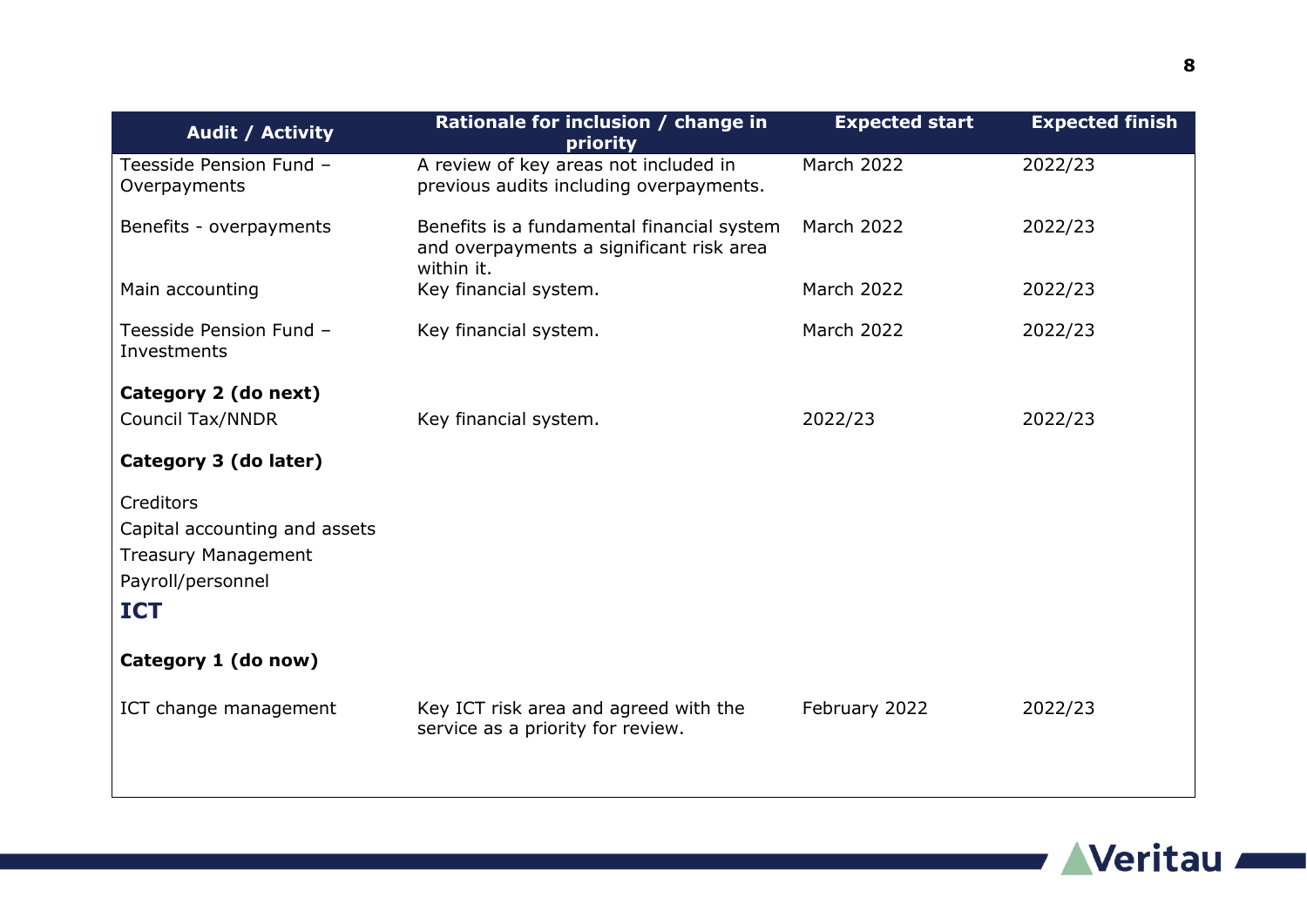| <b>Audit / Activity</b>                                                                                                                                                                                   | Rationale for inclusion / change in<br>priority                                             | <b>Expected start</b> | <b>Expected finish</b> |
|-----------------------------------------------------------------------------------------------------------------------------------------------------------------------------------------------------------|---------------------------------------------------------------------------------------------|-----------------------|------------------------|
| Category 2 (do next)                                                                                                                                                                                      |                                                                                             |                       |                        |
| Firewall security                                                                                                                                                                                         | Key ICT risk area and agreed with the<br>service as a priority for review.                  | 2022/23               | 2022/23                |
| Category 3 (do later)                                                                                                                                                                                     |                                                                                             |                       |                        |
| ICT information security<br>Strategy and governance<br>ICT asset management<br>ICT risk management<br>Cyber security<br>Digitalisation and automation<br><b>Operational audits</b><br>Category 1 (do now) |                                                                                             |                       |                        |
| Asset maintenance                                                                                                                                                                                         | Agreed by CAAC to do a further piece of<br>work following the Transporter Bridge<br>report. | November 2021         | 2022/23                |
| Schools themed audit -<br>purchasing cards & asset<br>management                                                                                                                                          | Theme agreed following issues identified<br>at schools.                                     | March 2022            | 2022/23                |

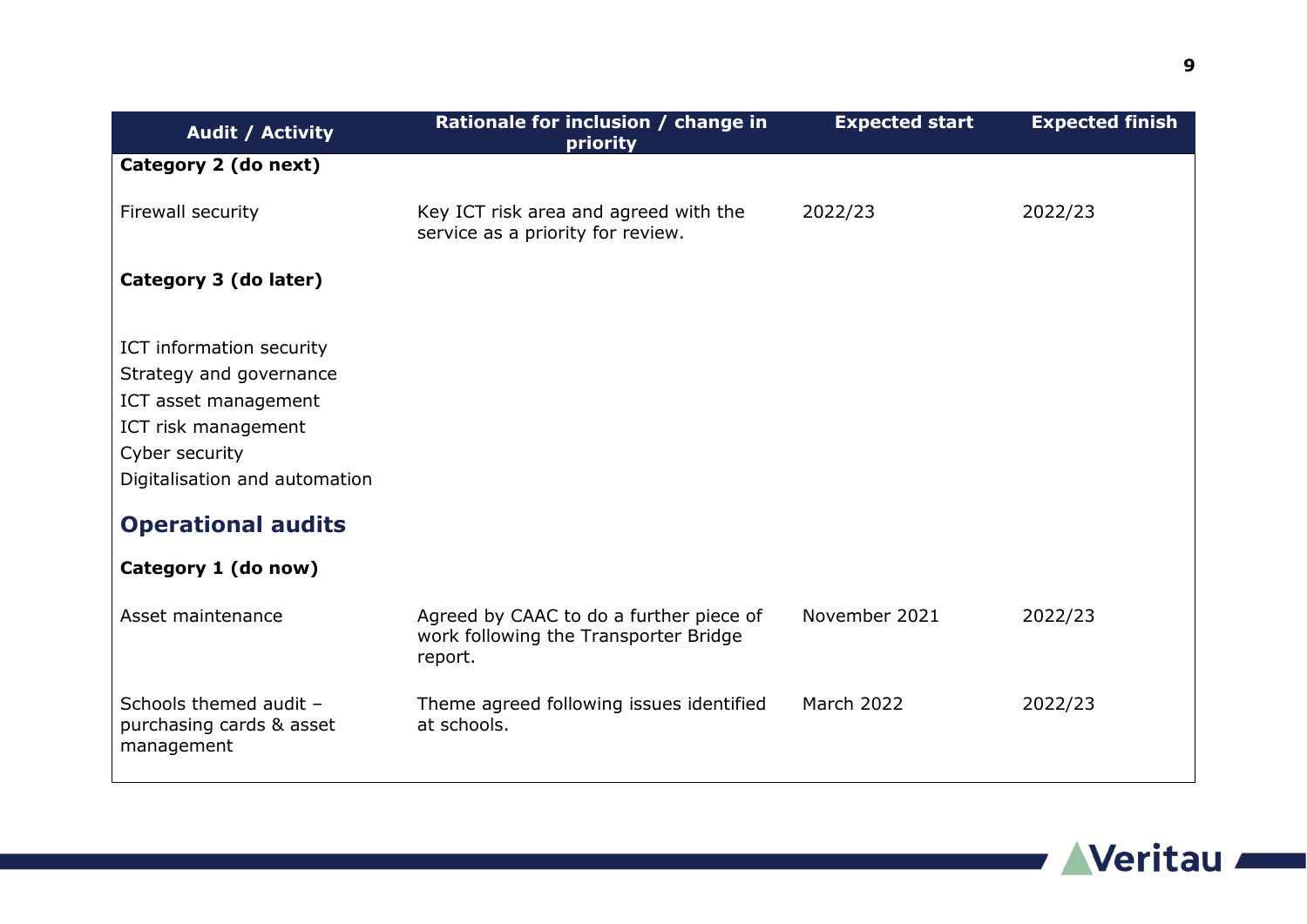| <b>Audit / Activity</b>                                         | Rationale for inclusion / change in<br>priority                                                            | <b>Expected start</b> | <b>Expected finish</b> |
|-----------------------------------------------------------------|------------------------------------------------------------------------------------------------------------|-----------------------|------------------------|
| <b>Burial Grounds</b>                                           | Concerns have been raised about the<br>governance in this area.                                            | November 2021         | 2022/23                |
| <b>Adult Social Care Payments</b>                               | This is following on from work started in<br>20/21, and is reviewing the use of<br>advance payments        | January 2021          | 2022/23                |
| Children's Commissioning and<br><b>Contract Management</b>      | Deferred from 2020/21. Links to the audit<br>work carried out last year following the<br>ofsted inspection | March 2022            | 2022/23                |
| Category 2 (do next)                                            |                                                                                                            |                       |                        |
| Middlesbrough Development<br>Company                            | Significant priority for the Council.                                                                      | 2022/23               | 2022/23                |
| Children's caseload<br>management                               | Recognised nationally as a significant risk.                                                               | 2022/23               | 2022/23                |
| Category 3 (do later)                                           |                                                                                                            |                       |                        |
| <b>Commercial Property</b><br>Management                        | Considered a lower priority for 2021/22.                                                                   |                       |                        |
| Measures to improve school<br>attendance<br>Town Hall strategic |                                                                                                            |                       |                        |
| management<br>Liberty Protection Safeguards                     |                                                                                                            |                       |                        |
| Environmental health                                            |                                                                                                            |                       |                        |



a sa kacamatan ing Kabupatèn Kabupatèn Kabupatèn Kabupatèn Kabupatèn Kabupatèn Kabupatèn Kabupatèn Kabupatèn K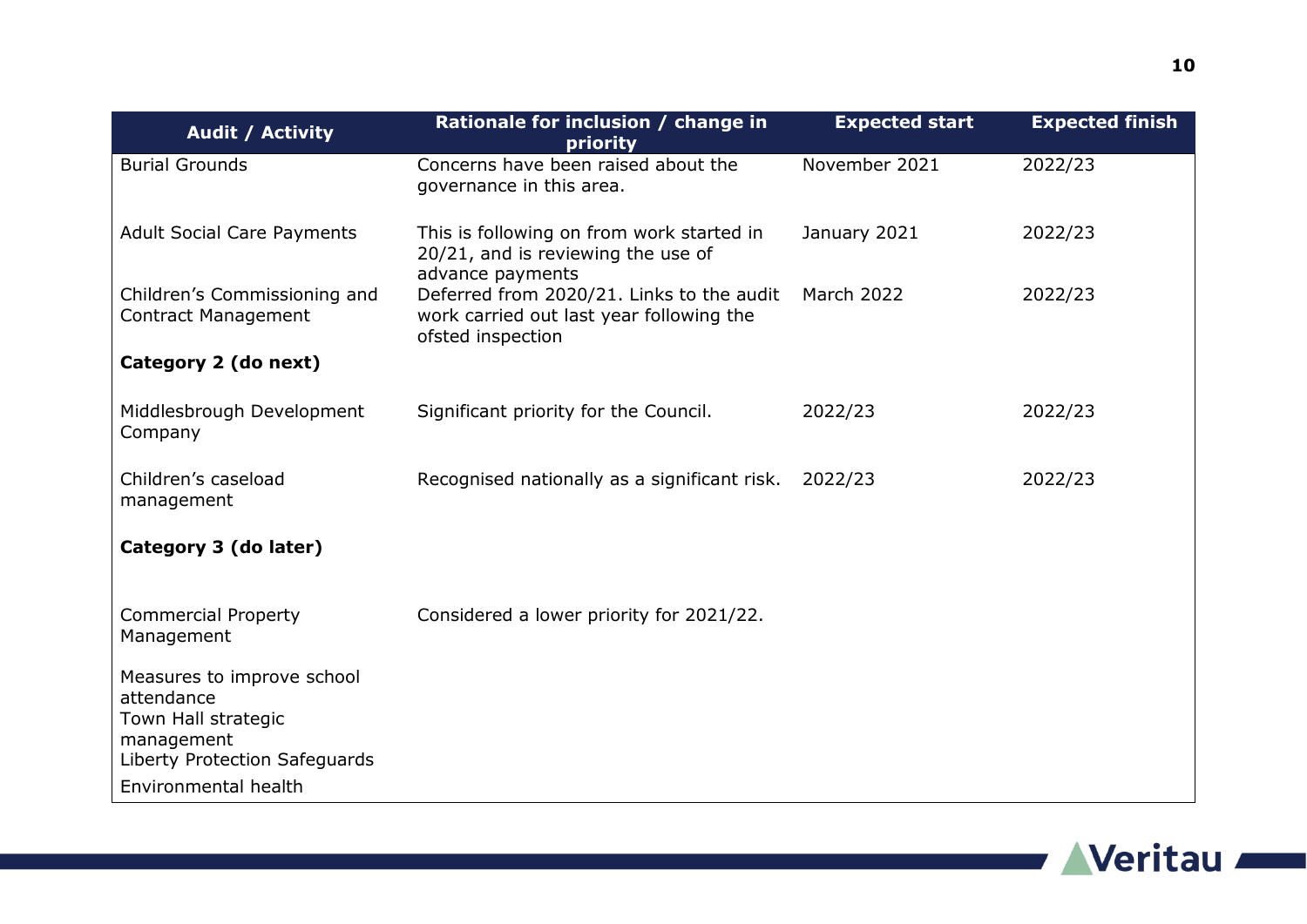| <b>Audit / Activity</b>          | Rationale for inclusion / change in<br>priority | <b>Expected start</b> | <b>Expected finish</b> |
|----------------------------------|-------------------------------------------------|-----------------------|------------------------|
| <b>Homelessness</b>              |                                                 |                       |                        |
| EHC plans                        |                                                 |                       |                        |
| Residential placements           |                                                 |                       |                        |
| Transition procedures            |                                                 |                       |                        |
| Highways and fleet<br>management |                                                 |                       |                        |
| Economic Development             |                                                 |                       |                        |
| Housing strategy                 |                                                 |                       |                        |

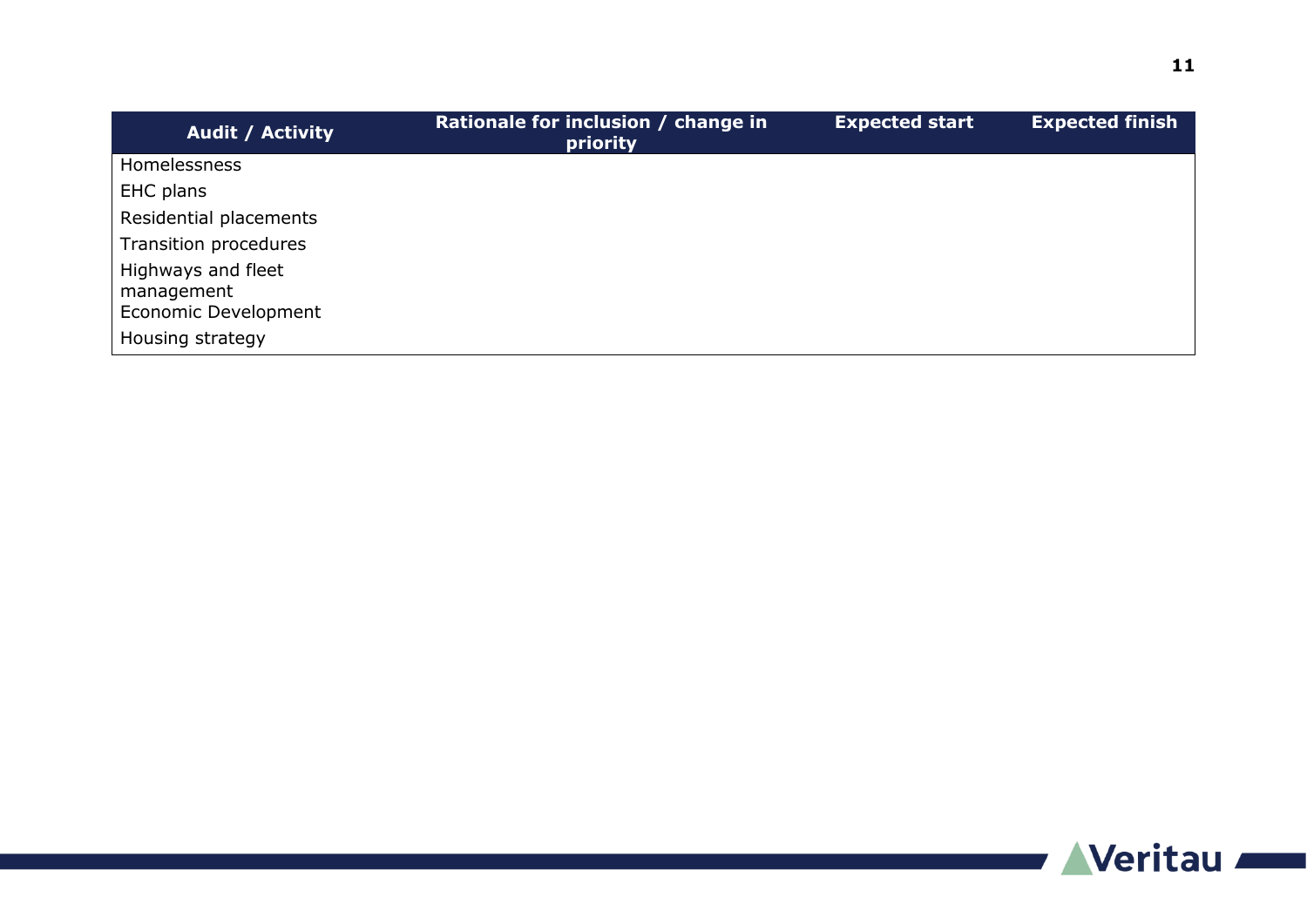## **APPENDIX 3: AUDIT OPINIONS AND PRIORITIES FOR ACTIONS**

#### **Audit opinions**

Our work is based on using a variety of audit techniques to test the operation of systems. This may include sampling and data analysis of wider populations. It cannot guarantee the elimination of fraud or error. Our opinion relates only to the objectives set out in the audit scope and is based on risks related to those objectives that we identify at the time of the audit.

| Opinion                  | Assessment of internal control                                                                                                                                                                                                                                 |
|--------------------------|----------------------------------------------------------------------------------------------------------------------------------------------------------------------------------------------------------------------------------------------------------------|
| Substantial<br>assurance | A sound system of governance, risk management and control exists, with internal controls operating<br>effectively and being consistently applied to support the achievement of objectives in the area<br>audited.                                              |
| Reasonable<br>assurance  | There is a generally sound system of governance, risk management and control in place. Some<br>issues, non-compliance or scope for improvement were identified which may put at risk the<br>achievement of objectives in the area audited.                     |
| Limited assurance        | Significant gaps, weaknesses or non-compliance were identified. Improvement is required to the<br>system of governance, risk management and control to effectively manage risks to the achievement<br>of objectives in the area audited.                       |
| No assurance             | Immediate action is required to address fundamental gaps, weaknesses or non-compliance<br>identified. The system of governance, risk management and control is inadequate to effectively<br>manage risks to the achievement of objectives in the area audited. |

|            | <b>Priorities for actions</b>                                                                                                                   |
|------------|-------------------------------------------------------------------------------------------------------------------------------------------------|
| Priority 1 | A fundamental system weakness, which presents unacceptable risk to the system objectives and requires<br>urgent attention by management         |
| Priority 2 | A significant system weakness, whose impact or frequency presents risks to the system objectives, which needs<br>to be addressed by management. |
| Priority 3 | The system objectives are not exposed to significant risk, but the issue merits attention by management.                                        |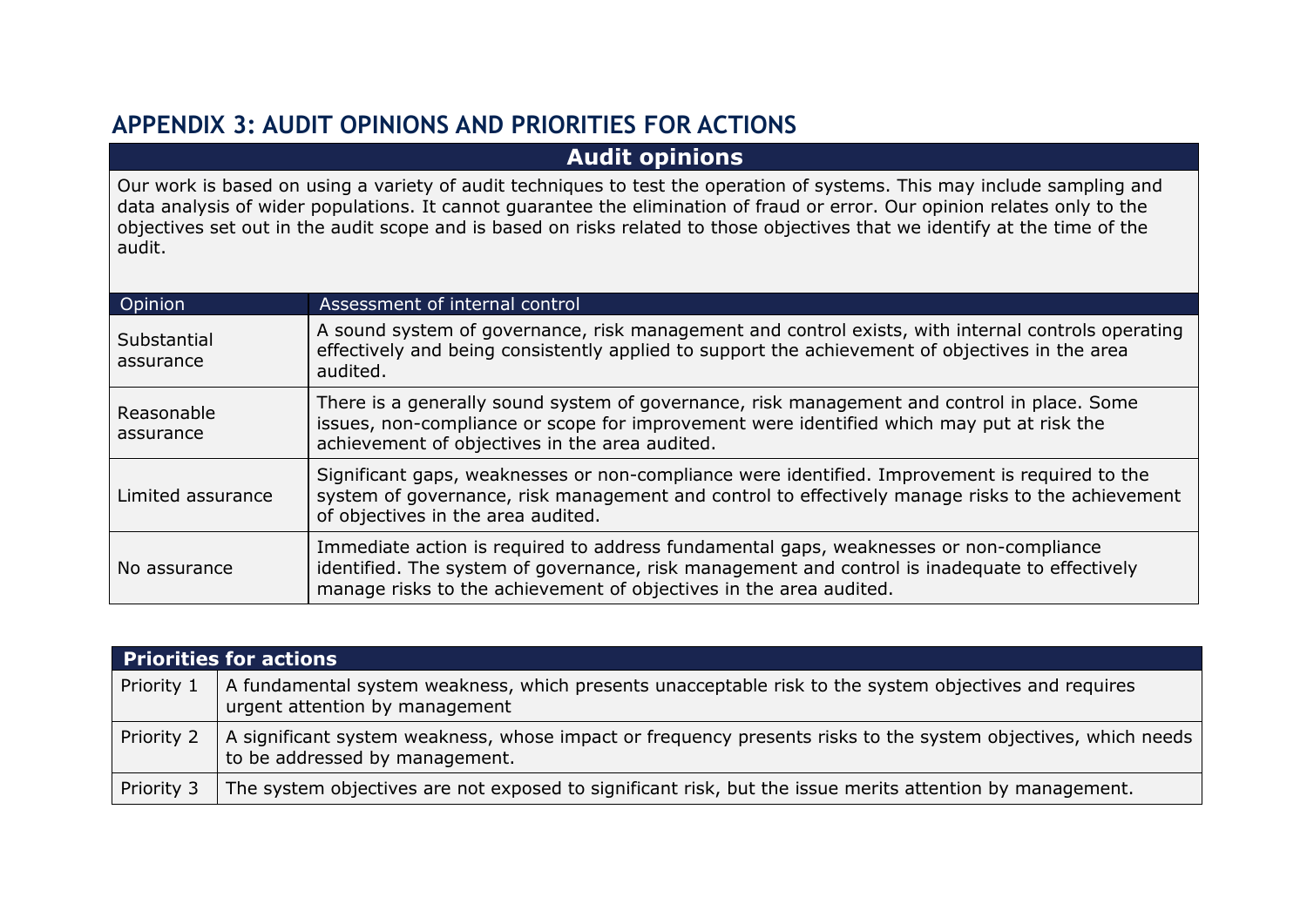### **APPENDIX 4: FOLLOW UP OF AGREED AUDIT ACTIONS**

Where weaknesses in systems are found by internal audit, the auditors agree actions with the responsible manager to address the issues. Agreed actions include target dates and internal audit carry out follow up work to check that the issue has been resolved once these target dates are reached. Follow up work is carried out through a combination of questionnaires completed by responsible managers, risk assessment, and by further detailed review by the auditors where necessary. Where managers have not taken the action they agreed to, issues are escalated to more senior managers, and ultimately may be referred to the Corporate Affairs and Audit Committee.

#### **Actions followed up**

A total of 9 actions have been completed since the last report to this committee in December 2021. A summary of the priority of the 9 completed actions are included below.

| <b>Actions agreed</b>                   |                                                 | <b>Actions agreed by directorate</b>    |                                       |                                      |                                               |                |                                |              |
|-----------------------------------------|-------------------------------------------------|-----------------------------------------|---------------------------------------|--------------------------------------|-----------------------------------------------|----------------|--------------------------------|--------------|
| <b>Priority</b><br><b>of</b><br>actions | <b>Number</b><br><b>of</b><br>actions<br>agreed | <b>Priority</b><br><b>of</b><br>actions | <b>Adult</b><br><b>Social</b><br>Care | <b>Children's</b><br><b>Services</b> | <b>Environment</b><br>and<br><b>Community</b> | <b>Finance</b> | <b>Legal and</b><br>Governance | Regeneration |
|                                         |                                                 |                                         |                                       |                                      |                                               |                |                                |              |
|                                         |                                                 |                                         |                                       |                                      |                                               |                |                                |              |
| ∍                                       |                                                 |                                         |                                       | 0                                    |                                               |                |                                | 0            |
| <b>Total</b>                            | 9                                               | <b>Total</b>                            |                                       | 0                                    |                                               |                |                                | 0            |

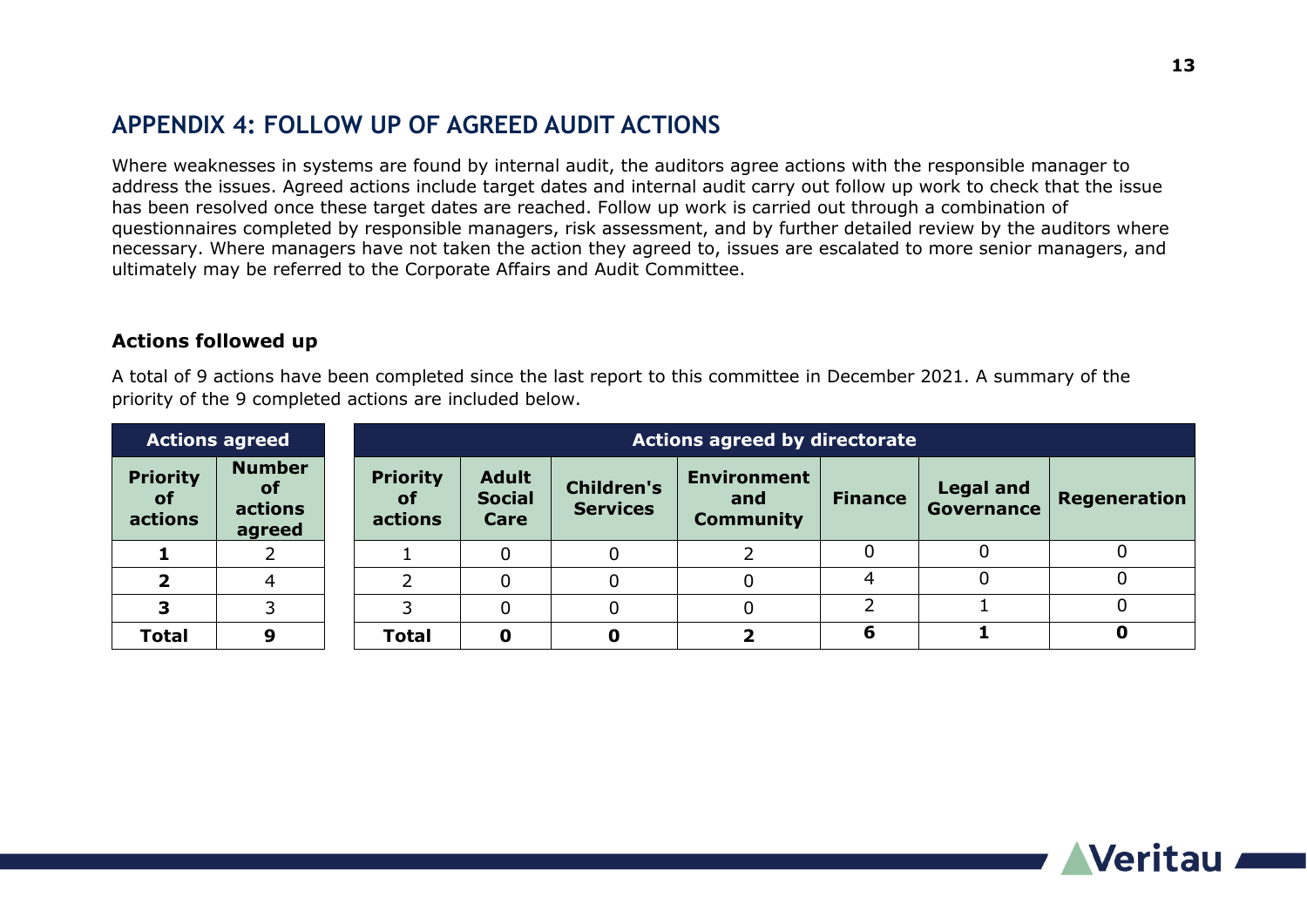#### **Actions Outstanding**

A total of 21 actions with original due dates that have passed are still outstanding. A summary of the priority of these actions is included below.

| <b>Actions agreed</b>                   |                                                 | <b>Actions agreed by directorate</b>    |                                       |                                      |                                               |                |                                |              |
|-----------------------------------------|-------------------------------------------------|-----------------------------------------|---------------------------------------|--------------------------------------|-----------------------------------------------|----------------|--------------------------------|--------------|
| <b>Priority</b><br><b>of</b><br>actions | <b>Number</b><br><b>of</b><br>actions<br>agreed | <b>Priority</b><br><b>of</b><br>actions | <b>Adult</b><br><b>Social</b><br>Care | <b>Children's</b><br><b>Services</b> | <b>Environment</b><br>and<br><b>Community</b> | <b>Finance</b> | <b>Legal and</b><br>Governance | Regeneration |
|                                         |                                                 |                                         |                                       |                                      |                                               |                |                                |              |
|                                         |                                                 |                                         |                                       | 0                                    | 6                                             |                |                                |              |
|                                         |                                                 |                                         |                                       | 0                                    |                                               |                |                                |              |
| <b>Total</b>                            | 21                                              | <b>Total</b>                            | 0                                     | 0                                    | 14                                            | 6              |                                |              |

Of the 21 actions outstanding 20 have had a revised date agreed. The remaining action is currently being followed-up with the service.

#### **Actions outstanding for more than 6 months (Priority 1 and 2)**

Eight actions have currently been outstanding for longer than 6 months beyond the agreed implementation date and are included in the table below to bring their attention to the Committee. These all relate to the audit of the Transporter Bridge. Revised dates have been agreed and we will follow these up when the new implementation date becomes due.

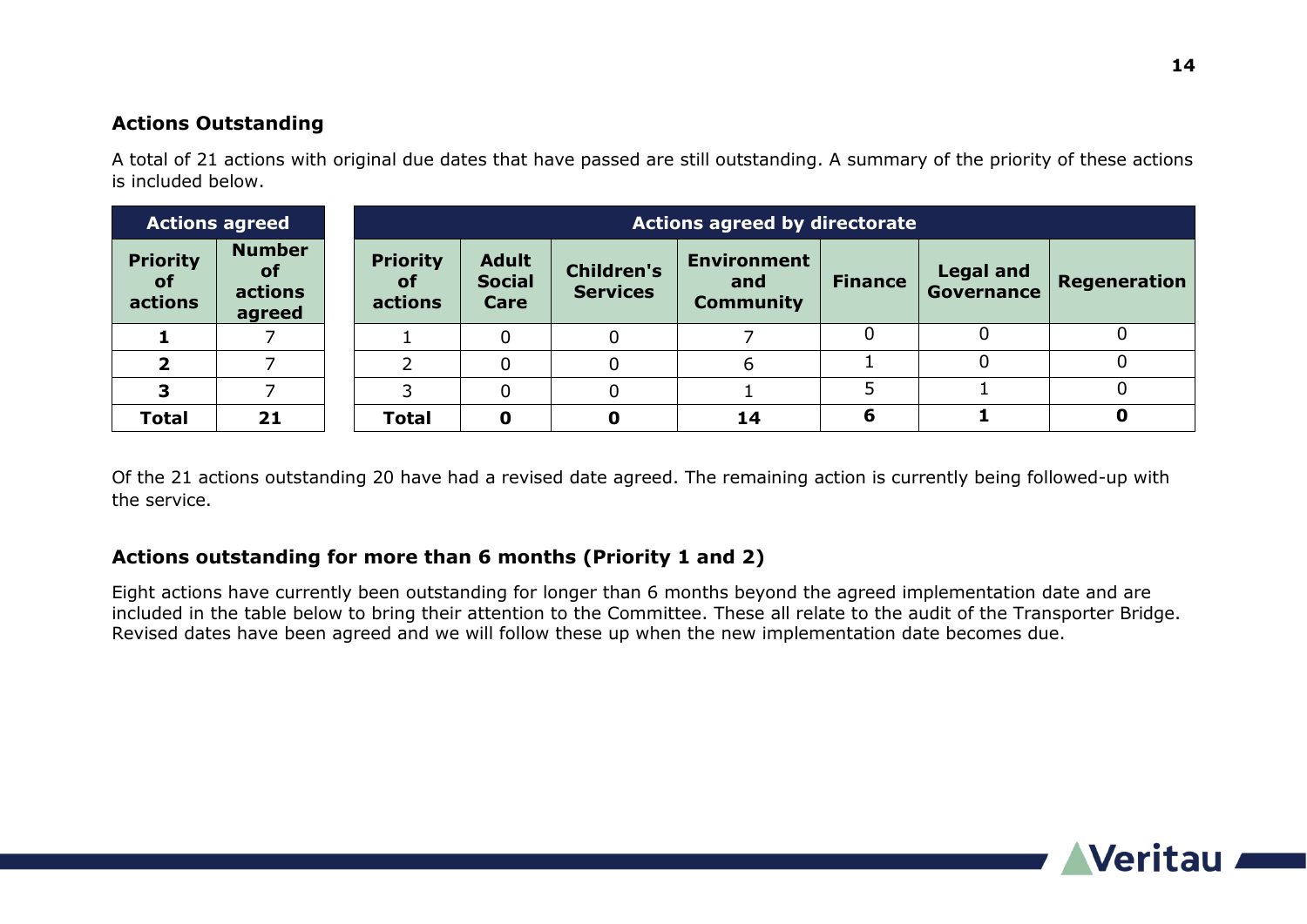| <b>Audit</b>                 | <b>Priority</b> | <b>Original</b><br><b>Date</b> | <b>Revised</b><br><b>Date</b> | <b>Finding / Action</b>                                                                                                                                                                                                                                                                                                                                                                                                                        |
|------------------------------|-----------------|--------------------------------|-------------------------------|------------------------------------------------------------------------------------------------------------------------------------------------------------------------------------------------------------------------------------------------------------------------------------------------------------------------------------------------------------------------------------------------------------------------------------------------|
| Transporter<br><b>Bridge</b> | $\overline{2}$  | Mar 21                         | Apr 23                        | Management should ensure that maintenance and staff meetings at the<br>Transporter Bridge are regularly held and minuted. All identified actions<br>should be recorded and followed up to ensure that remedial action is<br>delivered by action owners within the agreed timescales.                                                                                                                                                           |
| Transporter<br><b>Bridge</b> | $\overline{2}$  | Mar 21                         | Apr 23                        | Senior staff from both Transport & Infrastructure and Property & Commercial<br>Services should meet regularly to ensure that relevant matters are discussed<br>and minuted (e.g. maintenance or inspection programmes and day-to-day<br>issues relating to the Transporter Bridge). All identified actions should be<br>recorded and followed up to ensure that remedial action is delivered by action<br>owners within the agreed timescales. |
| Transporter<br><b>Bridge</b> | $\mathbf{1}$    | Mar 21                         | Apr 23                        | Management should review the effectiveness of the current management<br>arrangements for the Transporter Bridge. Going forward, the Council should<br>consider external technical consultancy or guidance to ensure that both the<br>service and the structure remain fit for purpose.                                                                                                                                                         |
| Transporter<br><b>Bridge</b> | $\mathbf{1}$    | Mar 21                         | Apr 23                        | Management should ensure that effective governance arrangements are<br>implemented for the Transporter Bridge. This should include performance<br>being regularly reported to all stakeholders and a service level agreement<br>agreed between the Council and Stockton Borough Council which details all<br>management responsibilities to ensure that the facility remains fit for<br>purpose.                                               |

a sa kacamatan ing Kabupatèn Kabupatèn Kabupatèn Kabupatèn Kabupatèn Kabupatèn Kabupatèn Kabupatèn Kabupatèn K

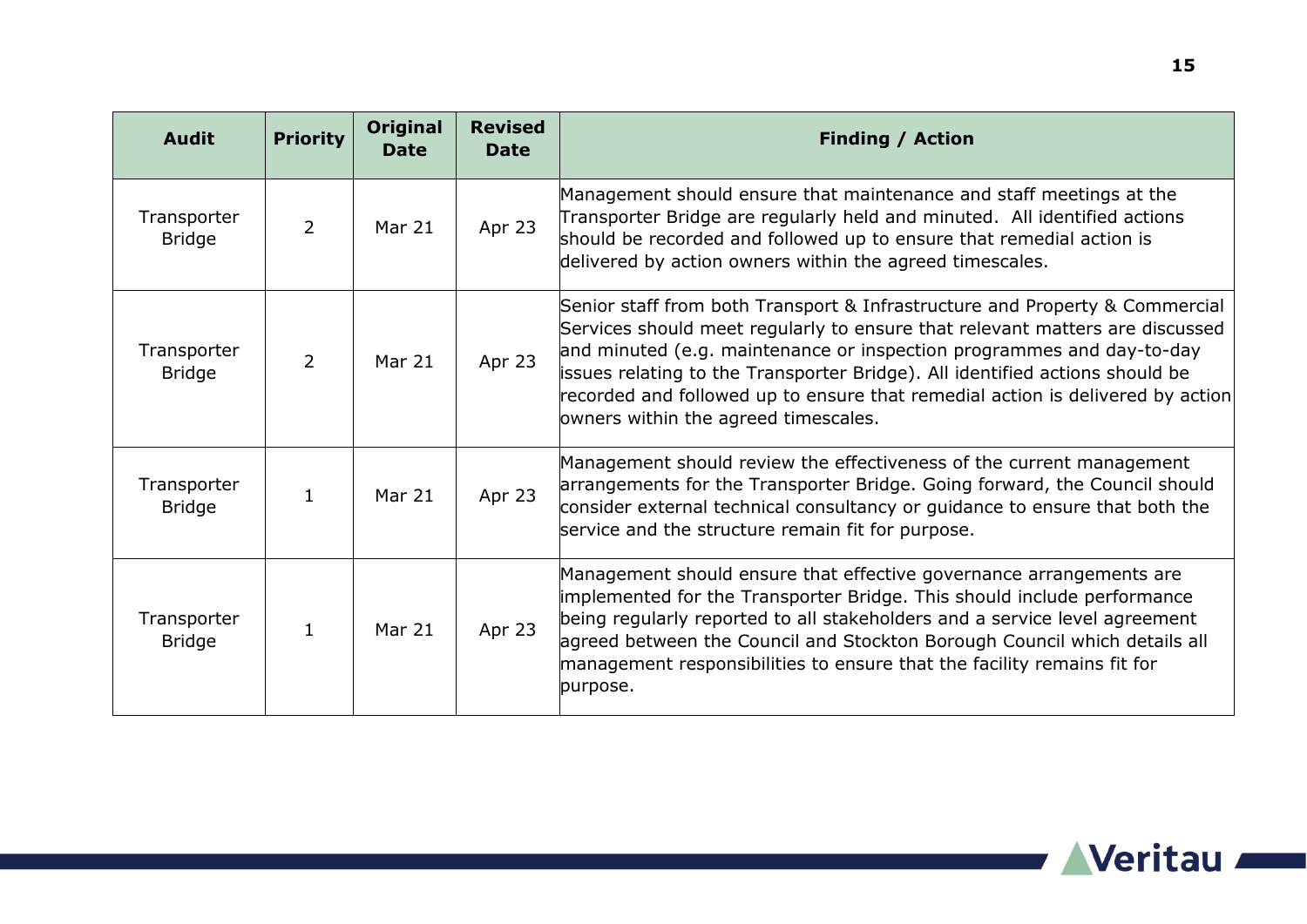| <b>Audit</b>                 | <b>Priority</b> | <b>Original</b><br><b>Date</b> | <b>Revised</b><br><b>Date</b> | <b>Finding / Action</b>                                                                                                                                                                                                                                                                                                                                                                                                                                                                                                                              |
|------------------------------|-----------------|--------------------------------|-------------------------------|------------------------------------------------------------------------------------------------------------------------------------------------------------------------------------------------------------------------------------------------------------------------------------------------------------------------------------------------------------------------------------------------------------------------------------------------------------------------------------------------------------------------------------------------------|
| Transporter<br><b>Bridge</b> | $\mathbf{1}$    | Mar 21                         | Apr 23                        | A documented maintenance schedule must be produced (by an appropriately<br>qualified in-house employee or external consultant) to detail what checks are<br>to be carried out at the Transporter Bridge and their associated frequency.<br>Documented systems should be adopted whereby individuals sign for checks<br>carried out on a registered job card as soon as they have been completed. A<br>maintenance log should be created to detail all activities that are undertaken<br>by on site staff as well as outside contractors.             |
| Transporter<br><b>Bridge</b> | $\overline{2}$  | Mar 21                         | Apr 23                        | A training needs analysis should be compiled for all staff at the Transporter<br>Bridge. This analysis should highlight the training required, differentiating<br>between mandatory training for legislative requirements and other advisable<br>training for best practice. The analysis should identify how and by whom the<br>training will be delivered and the associated frequency. Training records for<br>all staff should be maintained to ensure an up to date record of all staff<br>training completed and to be completed is available. |
| Transporter<br><b>Bridge</b> | $\mathbf{1}$    | Mar 21                         | Apr 23                        | Management should ensure that, in the interest of safety for members of<br>staff, public, visitors, activity agents and for the vessels that travel<br>underneath the structure, that the Transporter Bridge has a full structural<br>survey. All remedial actions identified as a result of that survey must be<br>addressed as directed by the survey findings. The facility should remain<br>closed until it has been deemed fit for purpose by surveyors.                                                                                        |



a sa kacamatan ing Kabupatèn Kabupatèn Kabupatèn Kabupatèn Kabupatèn Kabupatèn Kabupatèn Kabupatèn Kabupatèn K